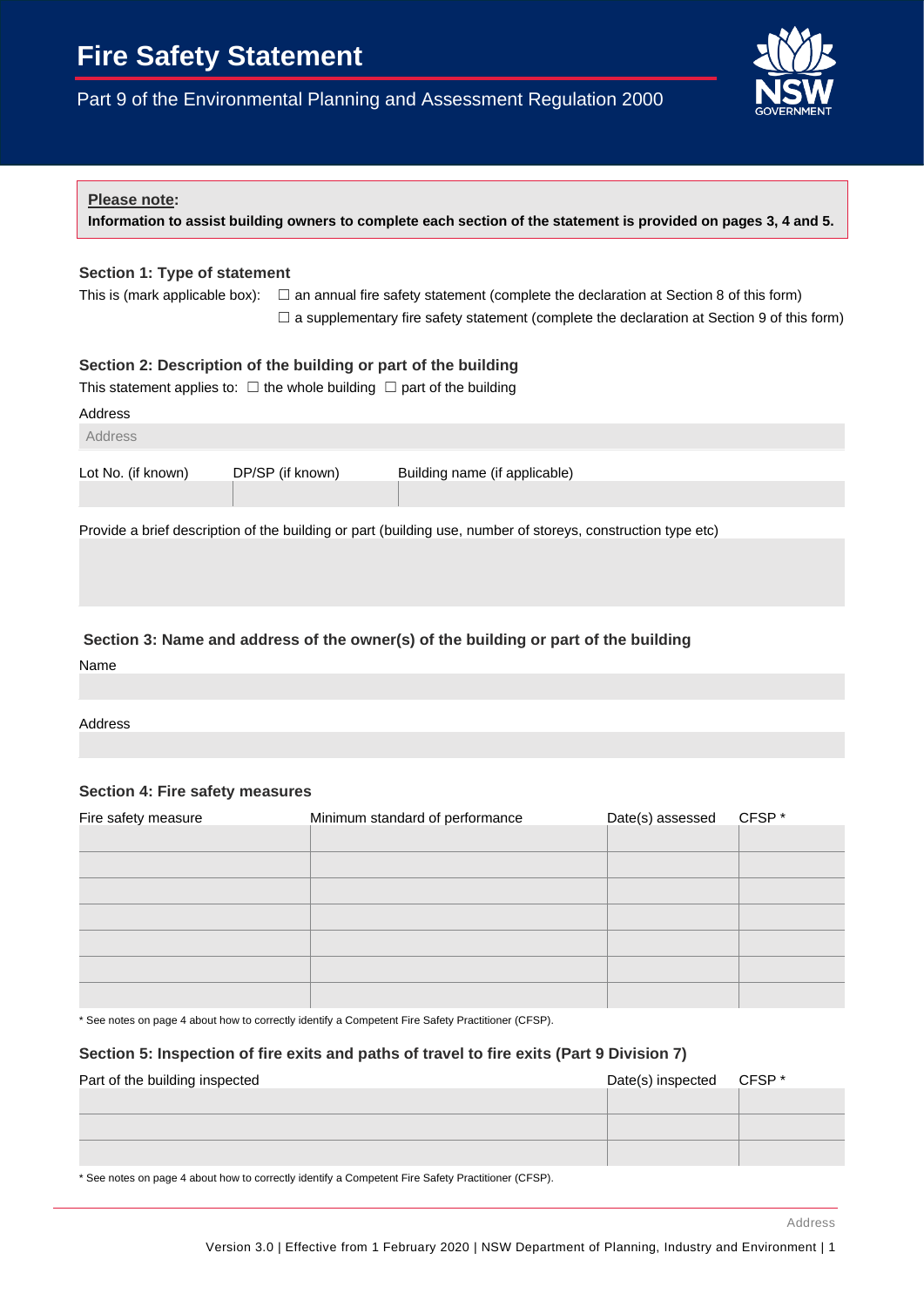Part 9 of the Environmental Planning and Assessment Regulation 2000



# **Section 6: Name and contact details of competent fire safety practitioners (CFSPs)**

| Full name | Phone | Email | Accreditation No.* Signature |  |
|-----------|-------|-------|------------------------------|--|
|           |       |       |                              |  |
|           |       |       |                              |  |
|           |       |       |                              |  |
|           |       |       |                              |  |
|           |       |       |                              |  |

\* Where applicable – see notes on page 4 for further information.

#### **Section 7: Name and contact details of the person issuing this statement #**

| Full name                    |                                |
|------------------------------|--------------------------------|
|                              |                                |
|                              |                                |
| Organisation (if applicable) | Title/Position (if applicable) |
|                              |                                |
| Phone                        | Email                          |
|                              |                                |
|                              |                                |

# The person issuing the statement must not be a CFSP listed in section 6.

#### **Section 8: Annual fire safety statement declaration**

I, Click here (insert full name) being the: □ owner □ owner's agent

declare that:

- a) each essential fire safety measure specified in this statement has been assessed by a competent fire safety practitioner and was found, when it was assessed, to be capable of performing:
	- i. in the case of an essential fire safety measure applicable by virtue of a fire safety schedule, to a standard no less than that specified in the schedule, or
	- ii. in the case of an essential fire safety measure applicable otherwise than by virtue of a fire safety schedule, to a standard no less than that to which the measure was originally designed and implemented, and
- b) the building has been inspected by a competent fire safety practitioner and was found, when it was inspected, to be in a condition that did not disclose any grounds for a prosecution under Division 7 of Part 9 of the Regulation.

| Owner/Agent Signature | Date issued |
|-----------------------|-------------|
|                       |             |

#### **Section 9: Supplementary fire safety statement declaration**

I, Click here **insert of the contract of the contract of the contract of the contract of the contract of the contract of the contract of the contract of the contract of the contract of the contract of the contract of the** 

declare that each critical fire safety measure specified in the statement has been assessed by a competent fire safety practitioner and was found, when it was assessed, to be capable of performing to at least the standard required by the current fire safety schedule for the building for which this statement is issued.

Owner/Agent Signature and Communication of the Communication of the Date issued

#### **Note:**

A current fire safety schedule for the building must be attached to the statement in accordance with the Regulation.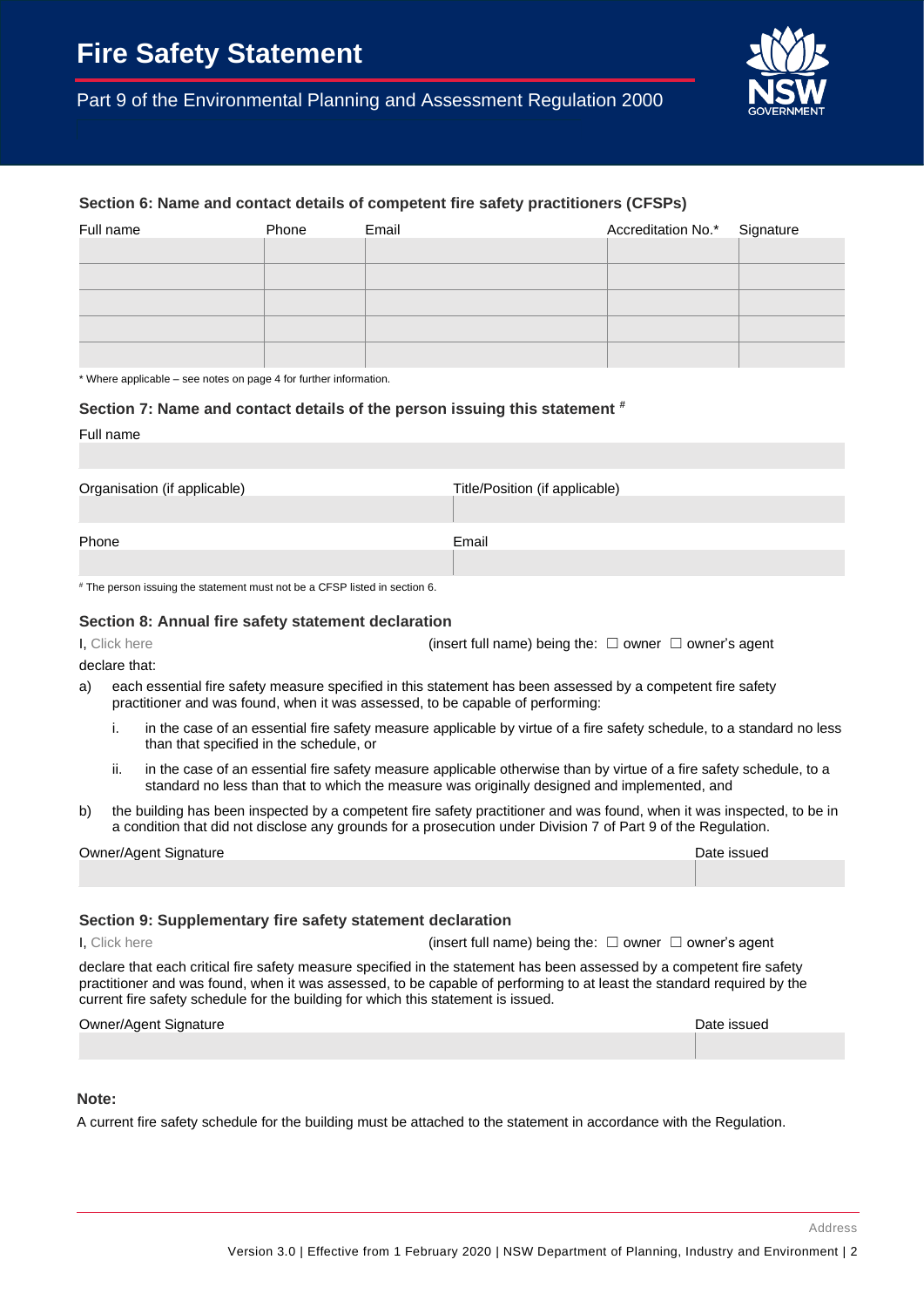Information to help building owners complete the Fire Safety Statement form

# **Please note:**

**The following information has been provided to help building owners complete the fire safety statement template and does not comprise part of the form. The following pages do not have to be displayed in the building and need not be submitted to the local council and the Commissioner of Fire and Rescue NSW.**

#### **General**

- Please print in CAPITAL LETTERS and complete all relevant sections in full.
- A reference to 'the Regulation' is a reference to the *Environmental Planning and Assessment Regulation 2000*.
- A 'CFSP' is a competent fire safety practitioner recognised under clause 167A of the Regulation.
- The completed fire safety statement form must be submitted to both the local council and Fire and Rescue NSW.
- Please contact your local council for further information about how to submit the completed statement.
- Completed statements can be emailed to Fire and Rescue NSW at [afss@fire.nsw.gov.au.](mailto:afss@fire.nsw.gov.au) Alternately, statements can be posted to Fire and Rescue NSW, Locked Bag 12, Greenacre NSW 2190. For further information about this process, please visit the 'Lodge a fire safety statement' page a[t www.fire.nsw.gov.au.](http://www.fire.nsw.gov.au/)
- As soon as practicable after issuing the fire safety statement, the building owner must display a copy (together with a copy of the current fire safety schedule) in a prominent location within the building.
- Further information about building fire safety is available on the 'Fire safety' page of the Department's website at www.planning.nsw.gov.au.

#### **Section 1: Type of statement**

- Mark the applicable box to identify if the statement being issued is an annual fire safety statement or a supplementary fire safety statement.
- An annual fire safety statement is issued under clause 175 of the Regulation and relates to each essential fire safety measure that applies to the building.
- A supplementary fire safety statement is issued under clause 178 of the Regulation and relates to each critical fire safety measure that applies to the building.

# **Section 2: Description of the building or part of the building**

- Mark the applicable box to identify whether the statement relates to the whole building or part of the building.
- In addition to the address and other property identifiers, a brief description of the building or part is to be provided. This could include the use(s) of the building (e.g. retail, offices, residential, assembly, carparking), number of storeys (above and/or below ground), construction type or other relevant information.
- If the description relates to part of a building, the location of the part should be included in the description.

# **Section 3: Name and address of the owner(s) of the building or part of the building**

- Provide the name and address of each owner of the building or part of the building.
- The owner of the building or part of the building could include individuals, a company, or an owner's corporation.

#### **Section 4: Fire safety measures**

- The purpose of this section is to identify all of the fire safety measures that apply to a building or part of a building.
- Fire safety measures include both essential fire safety measures and critical fire safety measures. They include items such as portable fire extinguishers, fire hydrants, fire sprinklers, fire detection and alarm systems and lightweight construction.
- Essential fire safety measures are those fire safety measures which are assessed on an annual basis, while critical fire safety measures are those which are required to be assessed at more regular intervals (as detailed on the fire safety schedule). These terms are defined in clause 165 of the Regulation.
- For annual fire safety statements, the table in section 4 must list each of the essential fire safety measures that apply to the building or part of the building and the relevant standard of performance. The date(s) on which these measures were assessed and inspected must be within the 3 months prior to the date the annual fire safety statement is issued.

Address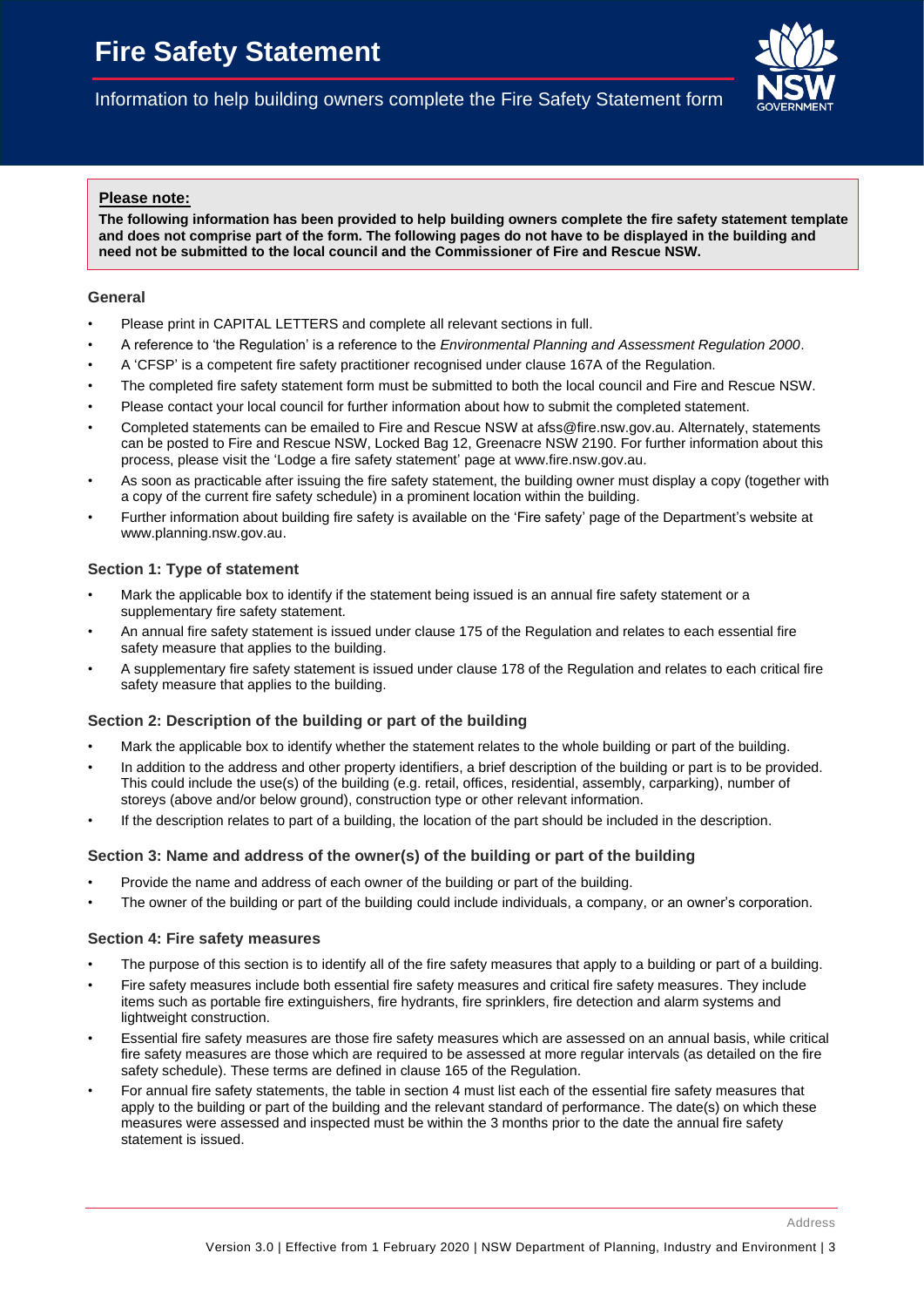

# Information to help building owners complete the Fire Safety Statement form

- For supplementary fire safety statements, the table in section 4 must list each of the relevant critical fire safety measures that apply to the building or part and the relevant standard of performance. The date(s) on which these measures were assessed and inspected must be within 1 month prior to the date the supplementary fire safety statement is issued.
- The accreditation number of the CFSP who assessed a fire safety measure listed in section 4 must be nominated against the relevant measure(s) in the column titled 'CFSP'. If the CFSP is not required to be accredited, the name of the CFSP must be listed. Further information on the accreditation number is provided at section 6.

#### **Section 5: Inspection of fire exits and paths of travel to fire exits (Part 9 Division 7)**

- This section applies only to an annual fire safety statement.
- The purpose of this section is to identify that a CFSP has inspected the fire exits, fire safety notices, doors relating to fire exits and paths of travel to fire exits in the building or part of the building and found there has been no breach of Division 7 of Part 9 of the Regulation.
- The table in section 5 must detail the parts of the building that were inspected. The date(s) of the inspection(s) must be within the 3 months prior to the date the annual fire safety statement is issued.
- The accreditation number of the CFSP who inspected the whole or part of the building listed in section 5 must be nominated against the relevant part in the column titled 'CFSP'. If the CFSP is not required to be accredited, the name of the CFSP must be listed. Further information on the accreditation number is provided at section 6.

#### **Section 6: Name and contact details of competent fire safety practitioners (CFSPs)**

- A CFSP is a person engaged by the building owner(s) to undertake the assessment of fire safety measures in section 4 and the inspection of the buildings exit systems in section 5 (for an annual fire safety statement). Under clause 167A of the Regulation, the building owner(s) must form the opinion in writing that the person is a CFSP unless the person is required to be accredited (see below).
- The purpose of this section is to record the name and contact details of each CFSP who assessed a fire safety measure listed in section 4 or inspected the building or part of the building as specified in section 5.
- Each CFSP listed in the table must also sign the fire safety statement. Alternatively, a CFSP could provide the building owner or agent with a separate signed document to endorse the relevant part of the fire safety statement.
- An accreditation scheme for CFSPs is expected to start in January 2020.
- After the accreditation scheme begins, CFSPs will need to be selected from a register of recognised practitioners. The accreditation number of each relevant CFSP must be listed on the form. Until the accreditation scheme commences, or if a practitioner is of a class of persons that is not required to be accredited under clause 167A of the Regulation, there is no requirement to include an accreditation number on the form.
- Further information about the accreditation scheme can be found a[t www.fairtrading.nsw.gov.au.](http://www.fairtrading.nsw.gov.au/)

#### **Section 7: Name and contact details of the person issuing the statement**

- The purpose of this section of the form is to detail the name and contact details of the person who is issuing the statement i.e. the person who completes and signs section 8 or section 9 of the form. This could be the owner(s) of the building or a nominated agent of the owner(s).
- Where a person issues the statement on behalf of an organistation (as the owner of the building), the name of the organisation and the title/position of the person must be provided. The person issuing the statement as a representative of the organisation must have the appropriate authority to do so.
- Where a person issues the statement on behalf of the owner(s) (as the owner's agent), this person must have the appropriate authority from the building owner(s) to undertake this function.
- In the case of a building with multiple owners, one owner may issue the statement, however each of the other owners must authorise the owner who issues the statement to act as their agent.
- The person issuing the statement must not be a CFSP who is listed in section 6. This recognises the different roles and responsibilities for building owner(s) and CFSPs in the fire safety statement process. This is important because the Regulation makes building owners responsible for declaring that fire safety measures have been assessed and the building inspected (for the purposes of section 5) by a CFSP. This ensures that building owners, who are ultimately responsible, remain engaged in the fire safety statement process.
- In addition, until an accreditation scheme commences and accredited practitioners are recognised as CFSPs under the Regulation, or if a practitioner is not required to be accredited, only the building owner(s) can determine that a person is competent to perform the fire safety assessment functions. The building owner(s) are also responsible for ensuring that essential fire safety measures are maintained in accordance with clause 182 of the Regulation. An agent cannot be made responsible for these requirements.

Address